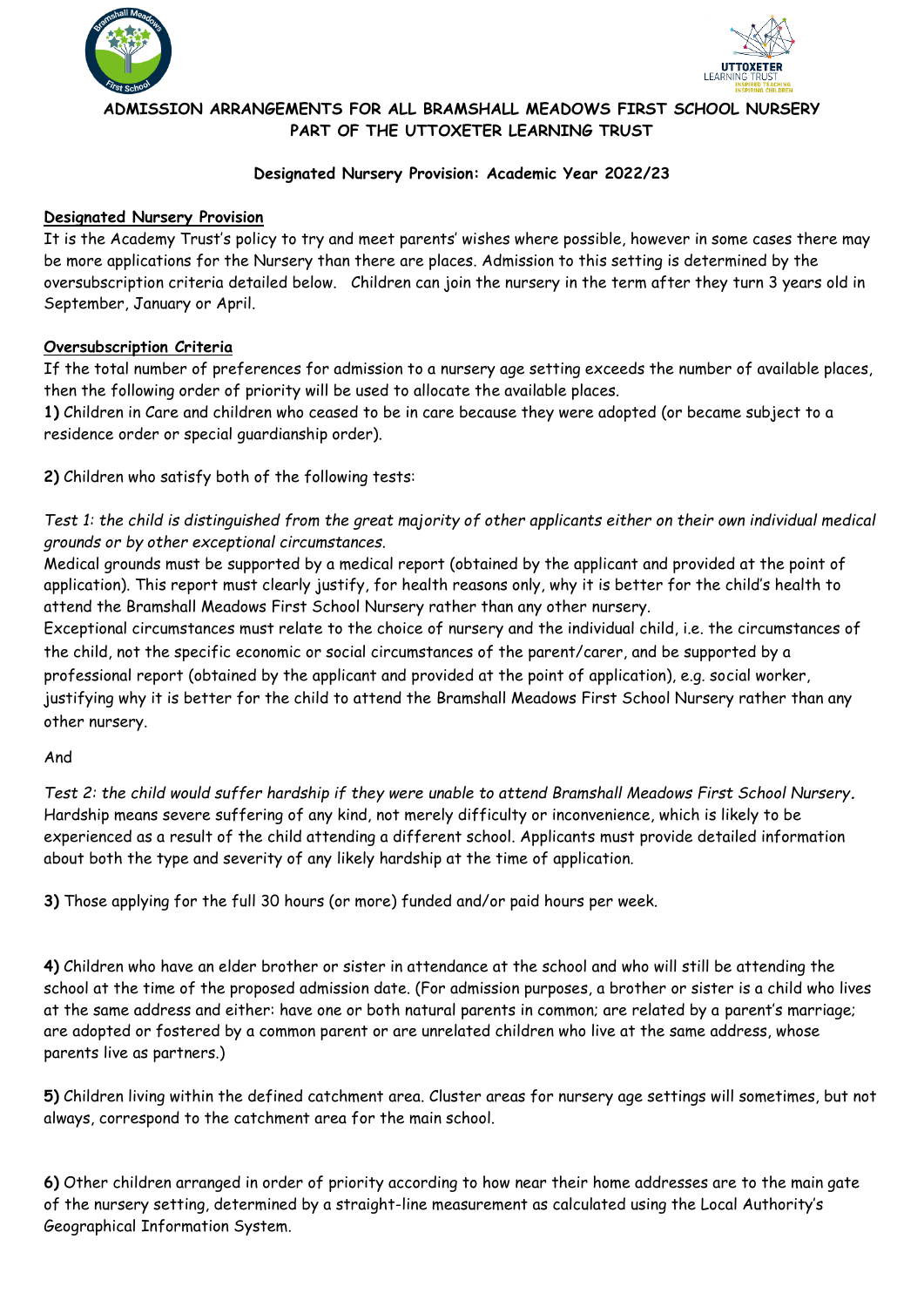



Where it is not possible to accommodate all children applying for places within a particular category then the Academy will allocate the available places in accordance with the remaining criteria. If for instance, all the catchment area or cluster area children cannot be accommodated at a school, children who are resident within the catchment or cluster area will be arranged in order of priority according to the remaining criteria.

#### **Additional Notes**

There is no charge or cost related to the admission of a child to a school.

Applications for Bramshall Meadows Nursery are processed by the school/academy.

i It is important to note that attendance/enrolment in the Nursery will be distinct and separate and have no relevance to attendance in Reception or other sections of the Academy for which a separate application will have to be made in accordance with the Academy's admission arrangements. No appeal will be allowed against the refusal of a place in the Nursery.

ii Oversubscription – If the Nursery is oversubscribed, priority will be given to children with Statements of Special Educational Needs or Education and Health Care Plans where the academy is named. The remaining places will then be offered in accordance with the oversubscription criteria which applies to the Academy Trust as a whole, except that sibling

priority will only apply where a sibling already attends the Academy Nursery or school.

Children in Care means children who are in the care of, or provided with accommodation by a local authority in accordance with section 22 (1) of the Children Act 1989 at the time of making the application.

It is the applicant's responsibility to provide any supportive information required for the application to be assessed against the published admissions criteria, the Academy will not seek to obtain this information on behalf of the applicant.

The Academy will use the Local Authority's Geographical Information System (GIS) to calculate home to school distances in miles. The measurement is calculated using Ordnance Survey (OS) data from an applicant's home address to the main front gate of the school. The coordinates of an applicant's home address is determined and provided by the Local Land and Property Gazetteer (LLPG) and OS Address Point data.

The home address is considered to be the child's along with their parent/carer's main and genuine principal place of residence at the time of the allocation of places i.e. where they are normally and regularly living. If a child is resident with friends or relatives (for reasons other than legal guardianship) the friends or relatives address will not be considered for allocation purposes.

If a child's home address changes during the admissions process it is the responsibility of the parent/carer to inform the Academy immediately. Where there is a proposed house move taking place during the admissions process the Academy will only accept the revised address for purposes of allocation where parents/carers can provide documentary evidence of the move by Friday 8<sup>th</sup> April 2022. It will be necessary for sufficient evidence of a permanent move to be provided by the applicant by this date before it will be taken into account for allocation purposes on the offer date.

If a place is offered on the basis of an address that is subsequently found to be different from the child's normal and permanent home address at the time of allocation of places, then that place is likely to be withdrawn.

Where parents have shared responsibility for a child, and the child lives with both parents for part of the school week, parents will be required to provide documentary evidence to support the address they wish to be considered for allocation purposes.